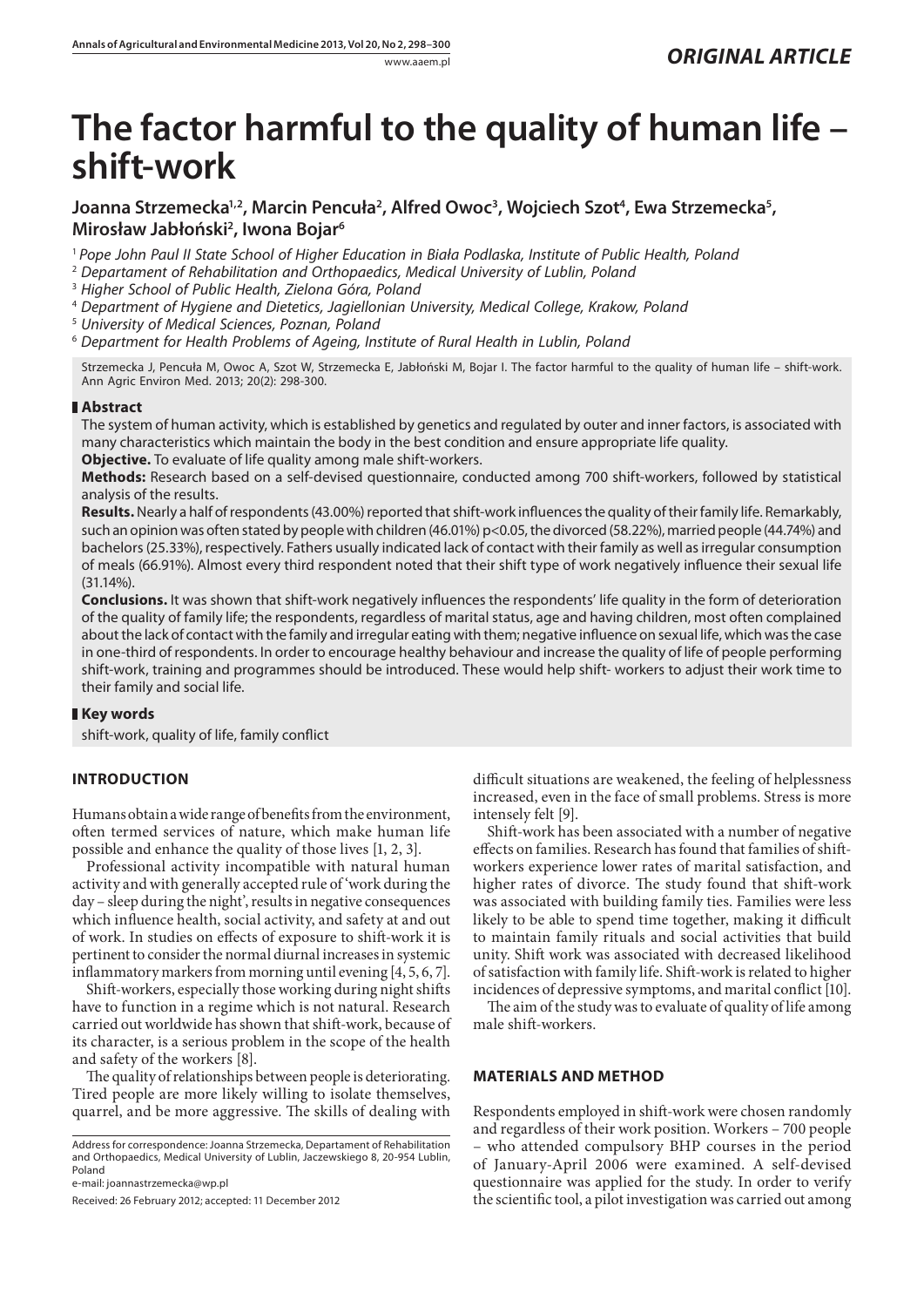Joanna Strzemecka, Marcin Pencuła, Alfred Owoc, Wojciech Szot, Ewa Strzemecka, Mirosław Jabłoński, Iwona Bojar . The factor harmful to the quality of human life – shift-work

50 people which enabled the final version of the questionnaire to be formulated.

The questionnaire included the following data: age, marital status, children, and evaluation of the influence of shift-work on nutrition in the respondents' quality of life. The obtained results were elaborated statistically. To identify distinctions and dependences between variables,  $\chi^2$  test was used. For a small number, Yates correction was applied, and a 5% inference error was considered. Values with probability <0.05 were taken as statistically significant. Statistical analysis was conducted using STATISTICA v. 7.1 software (StatSoft, Poland).

#### **RESULTS**

Nearly a half of the respondents (43.00%) reported that shiftwork influences the quality of their family life. Remarkably, an such opinion was often stated by people with children (46.01%), p<0.05 (Tab. 1), divorced (58.22%), married people (44.74%) and bachelors (25.33%), respectively.

Table 1. Influence of shift-work on the quality of respondents' family life due to having children

|                                                                                                                |                                     | With<br>children | No<br>children | Summary       | <b>Statistics</b>               |
|----------------------------------------------------------------------------------------------------------------|-------------------------------------|------------------|----------------|---------------|---------------------------------|
| Influence of<br>shift work on<br>the quality of<br>respondents'<br>family<br>life due<br>to having<br>children | Exists                              | 271<br>46.01%    | 30<br>27.03%   | 301<br>43.00% |                                 |
|                                                                                                                | Lack of<br>influence                | 318<br>53.99%    | 81<br>72.97%   | 399<br>57.00% | $\gamma^2 = 13.73$<br>p=0.00021 |
|                                                                                                                | <b>Total</b><br>Total<br>percentage | 589<br>84.14%    | 111<br>15.86%  | 700<br>100.0% |                                 |

Almost of half of the respondents were aged over 51 (51.52%), and significantly admitted that shift-work influences the quality of life. The least numerous group were respondents between the ages of 21-30 years old, among which every fourth person (24.11%) indicated the effects of shift work on family life (Tab. 2).

**Table 2.** Influence of shift-work on the quality of respondents' family life, according to age

|                                                                                                                    |                                   | Age in years  |               |               |              | <b>Statistic</b> |                                   |
|--------------------------------------------------------------------------------------------------------------------|-----------------------------------|---------------|---------------|---------------|--------------|------------------|-----------------------------------|
|                                                                                                                    |                                   | $21 - 30$     | $31 - 40$     | $41 - 50$     | 351          | Total            |                                   |
| Self-evalu-<br>ation of the<br>shift-work<br>influence<br>on the<br>quality of<br>respon-<br>dents'<br>family life | Exists                            | 27<br>24.11%  | 101<br>48.79% | 156<br>44.83% | 17<br>51.52% | 301<br>43.00%    |                                   |
|                                                                                                                    | Lack of<br>influ-<br>ence         | 85<br>75.89%  | 106<br>51.21% | 192<br>55.17% | 16<br>48.48% | 399<br>57.00%    | $\gamma^2 = 20.59$<br>$p=0.00013$ |
|                                                                                                                    | Total<br>Total<br>percen-<br>tage | 112<br>16.00% | 207<br>29.57% | 348<br>49.71% | 33<br>4.71%  | 700<br>100.0%    |                                   |

Fathers usually indicated lack of contact with their family as well as irregular consumption of meals (66.91%). Also indicated were fatigue, increased irritability, frequent illnesses (16.55%), and disturbances of life cycle, periodically interrupted sleep and lack of time (16.55%). Those who did not have children mostly noted lack of family contact and irregular meals with them (65%). Fatigue, increased irritability or frequent illnesses were not observed in this

**Table 3.** Negative impacts of shift-work influence on the quality of respondents' life due to having children

|                                                                                                          |                                                                                                                              | With<br>children | No<br>children    | Summary       | <b>Statistics</b>              |
|----------------------------------------------------------------------------------------------------------|------------------------------------------------------------------------------------------------------------------------------|------------------|-------------------|---------------|--------------------------------|
|                                                                                                          | Lack of contact with<br>family.<br>Irregular meals                                                                           | 93<br>66.91%     | 13<br>65.00%      | 106<br>66.67% |                                |
| Negative<br>impacts of<br>shift-work<br>influence<br>on the<br>quality<br>of life of<br>respon-<br>dents | Fatigue.<br>Increased<br>nervousness.<br>Frequent illnesses                                                                  | 23<br>16.55%     | $\Omega$<br>0.00% | 23<br>14.47%  | $\gamma^2 = 6.47$<br>p=0.03928 |
|                                                                                                          | Sleep interrupted<br>during the day.<br>Disruption of life<br>cycle.<br>Lack of time.<br>Difficulty in<br>planning anything. | 23<br>16.55%     | 7<br>35.00%       | 30<br>18.86%  |                                |
|                                                                                                          | Total<br><b>Total percentage</b>                                                                                             | 139<br>87.42%    | 20<br>12.58%      | 159<br>100.0% |                                |

group. Analysis showed statistically important dependences with p values <0.05 (Tab. 3).

The men questioned men, regardless of their marital status, reported lack of family contact and irregular meals consumed with them as the major effects of shift-work on their life.

Periodically interrupted sleep, disturbances of life cycle, lack of time and inability to concentrate were mostly indicated by bachelors (41.67%), compared to married men (17.02%) and those who were divorced (16.67%). Increased irritability, fatigue and frequent diseases were most frequently reported by divorced men (33.00%). Married men rarely complained about the above symptoms (14.89%), bachelors did not indicate them at all. Almost every third respondent noted that their shift type of work negatively influences their sexual life (31.14%).

Fathers gave affirmative answers more frequently than men without offspring p<0.05, and such an answer was provided mostly by the divorced (52.94 %), followed by married couples (31.5%), and finally bachelors (22.67%) (Tab. 4).

**Table 4.** Influence of shift-work on respondents' sexual life due to having children

|                                                              |                              | With<br>children | No<br>children | Summary       | <b>Statistics</b>           |  |
|--------------------------------------------------------------|------------------------------|------------------|----------------|---------------|-----------------------------|--|
|                                                              | Exists                       | 193<br>32.77%    | 25<br>22.52%   | 218<br>31.14% |                             |  |
| Influence of<br>shift-work on<br>respondents'<br>sexual life | Lack of<br>influence         | 396<br>67.23%    | 86<br>77.48%   | 482<br>68.86% | $\chi^2$ =4.57<br>p=0.03251 |  |
|                                                              | Total<br>Total<br>percentage | 589<br>84.14%    | 111<br>15.86%  | 700<br>100.0% |                             |  |

The most numerous group who stated that shift-work negatively affects sexual life were those in the age group 31-40 (36.71%).

#### **DISCUSSION**

The influence of shift-work on social and family life has been widely studied by many researchers. Shift type of work makes both professional and personal life difficult [11]. In the presented study, nearly a half of respondents admitted that shift-work affects the quality of their family life.